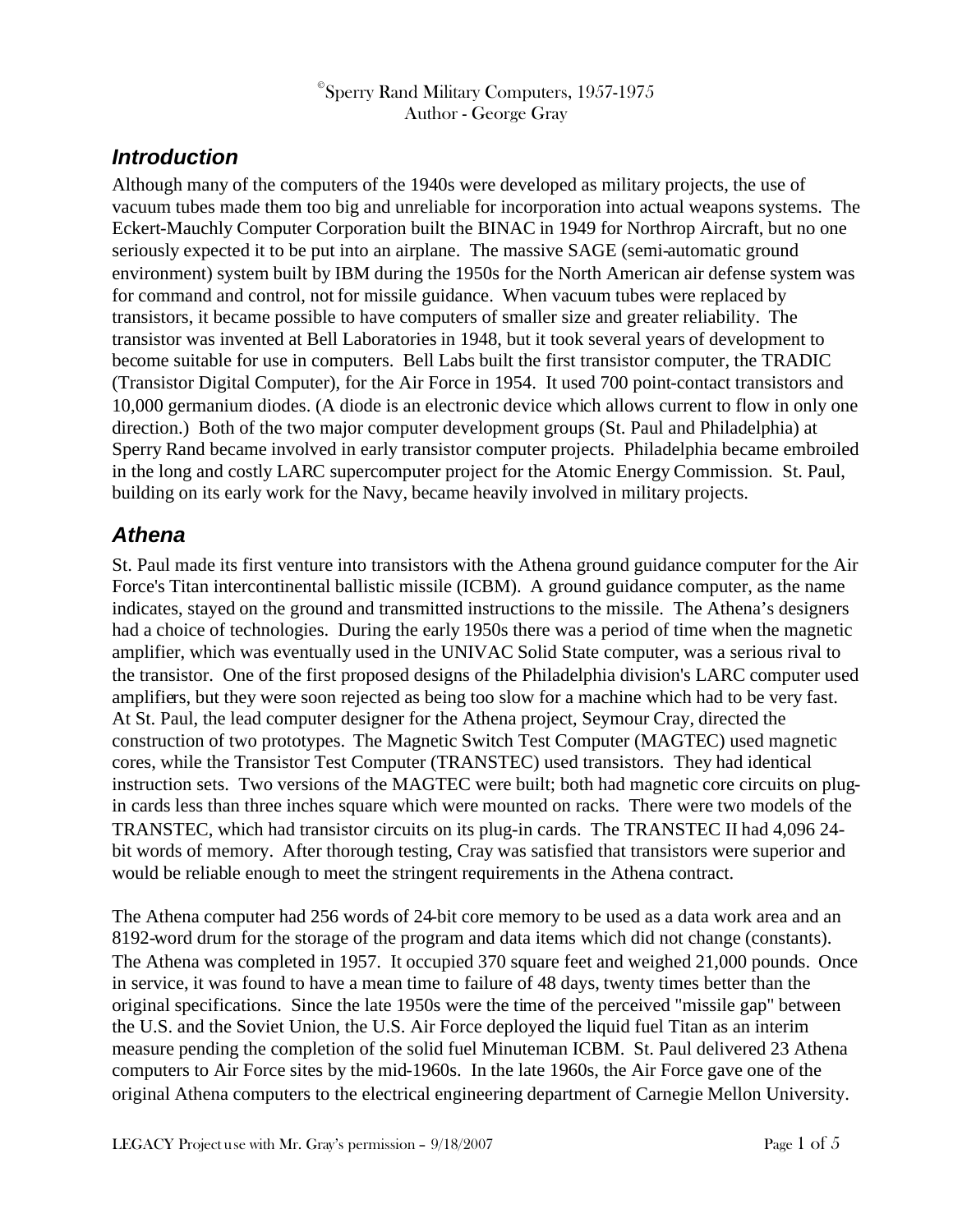### $^\circ$ Sperry Rand Military Computers, 1957-1975

Author - George Gray

It was used for various class projects and later donated to the Smithsonian Institution. Another Athena was given to the electrical engineering department of the California Polytechnic State University at San Luis Obispo.

# *Bogart*

St. Paul's original customers, the nation's cryptologists at the National Security Agency, wanted machines more powerful and versatile than the Atlas I (UNIVAC 1101) and II (UNIVAC 1103) to process text and look for patterns, a task which they called data editing. This led to a secret project for the Bogart computer, a code name which supposedly referred to a then famous newspaper editor, John B. Bogart. At other times the computer was referred to as the X308. Once the computer was completed the secrecy was not so great as to preclude a presentation on it at a 1957 Association for Computing Machinery conference in Los Angeles. The design team was led by Seymour Cray. The processor logic circuits did not use transistors, but a combination of diodes and magnetic cores, so it can be viewed as a further development of the MAGTEC. The instruction word was made up of:

| operation code           | 6 bits  |
|--------------------------|---------|
| index register indicator | 3 bits  |
| memory address           | 15 bits |

The memory address was in turn composed of a 12-bit address followed by three bits which gave the capability of addressing any of the three 8-bit characters in the word (partial-word addressing). There were three arithmetic registers and seven index registers. The Bogart had 4096 words of 24 bit core memory, the maximum which could be addressed in 12 bits. The memory system was designed by Cray and Sidney Rubens of St. Paul in conjunction with Jacob Randmer of Norwalk and was manufactured at Norwalk. The Bogart's central processing unit weighed 3000 pounds and occupied 22 square feet of floor space, a considerable reduction in size and weight from comparable vacuum tube machines. The prototype Bogart was completed in September 1956 and tested for ten months. The four production models of the Bogart were delivered between July 1957 and January 1958. Later the NSA wanted another one, so the prototype model was given some finishing touches and delivered in December 1959. It was used in ROB ROY, an early NSA test of the remote job entry (RJE) concept. After he left Sperry Rand in late 1957, Cray used much of the logic design from the Bogart in his first computer at Control Data Corporation, the 1604, which was completed in January 1960.

# *Navy Tactical Data System*

The use of transistors made it possible to build computers small enough for the U.S. Navy to consider using them on board ships to control radar and weapons systems. One of Cray's last designs at Sperry Rand before he left for Control Data in the summer of 1957 was a prototype shipboard computer for the Navy Tactical Data System (NTDS). Its naval designation was the AN/USQ-17, but Sperry Rand documents usually referred to it as the M-460. In the first version, the processor/memory unit was the shape and size of a bathtub, about four feet high, with a hinged lid which could be opened to give access to the circuitry inside. The computer had a word size of 30 bits which was believed to be the biggest size which could be reliably handled by the transistors of the time. Thirty bits allowed for five 6-bit alphanumeric characters per word. The processor had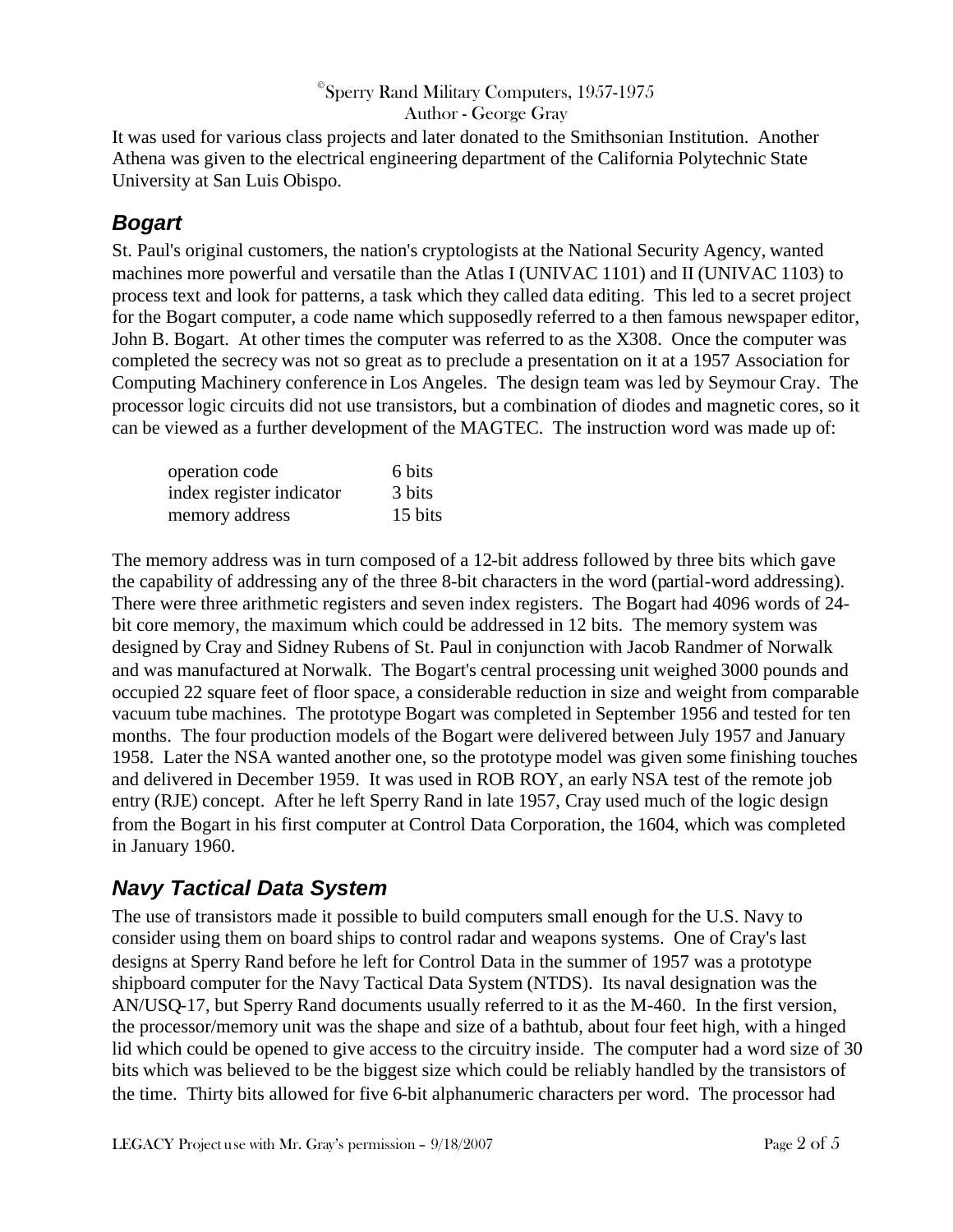### $^\circ$ Sperry Rand Military Computers, 1957-1975

### Author - George Gray

one 30-bit arithmetic (A) register, with a contiguous Q register to provide a total of 60 bits for the result of multiplication or the dividend in division. There were seven index (B) registers and 32,768 words of core memory.

The instruction format marked the beginning of an instruction set which would be carried onward, with many changes along the way, into later UNIVAC computers including the 1100/2200 series which is still in use today. The parts of the instruction were referred to by letter codes, as follows:

| f              | 6 bits  | function code               |
|----------------|---------|-----------------------------|
| $\overline{1}$ | 3 bits  | jump condition designator   |
|                | 3 bits  | partial word designator     |
| h              | 3 bits  | which index register to use |
|                | 15 bits | operand address in memory   |

The jump condition designator (j) could cause the next instruction to be skipped depending on the value or sign of the A or Q register contents.

In the second version of the M-460, the packaging was redesigned so that the unit stood upright, like an old-fashioned double-door refrigerator, six feet tall. Shortly after the departure of Cray, the Navy told Sperry Rand that it was impressed with the potential of the AN/USQ-17 and awarded the company a \$50 million contract to build several service test systems for actual shipboard installation.

This was a great opportunity, but Cray and the other engineers who understood the design were gone. Furthermore, the AN/USQ-17 was not totally reliable, and its cabinet design did not provide good accessibility for hardware maintenance. Something had to be done to provide a workable computer for the Navy in a very short time frame. At this point, Robert McDonald (who had joined the company in 1953 from Northwest Airlines) was the most senior person left at St. Paul after the exodus of engineers to Control Data, and he was promoted to general manager of St. Paul operations. McDonald decided to do a total redesign of the NTDS hardware, carrying over the machine instruction set, so that programs developed for the original machine would still run on the new one. He assembled a new team of designers, starting out with people from the Athena project, and held a three-day organizational meeting for some 40 to 50 managers at the George Hormel mansion in Austin, Minnesota, south of St. Paul. This was followed by months of intense work by a group of 150 people under the direction of Arnie Hendrickson to produce the new computer, which received the Navy designation AN/USQ-20. It turned out to be an extremely reliable machine; for the first batch of 17 computers delivered to the Navy starting in early 1961, the mean time between failure was 2,500 hours (104 days). The Navy was very pleased, and it became the basis for an entire family of shipboard computers produced over three decades. The NTDS shipboard system involved linking multiple computers together to work cooperatively. By 1965, the Navy had achieved "reliable, continuous operation of equipment and programs" in two and three computer groupings. A version of the AN/USQ-20 for use by other military services was designated the UNIVAC 1206. By 1963, 94 machines had been produced for the Navy and NASA missile ranges. Another version of the AN/USQ-20, designated the G-40, took the place of the vacuum tube 1104 in the Air Force BOMARC missile program.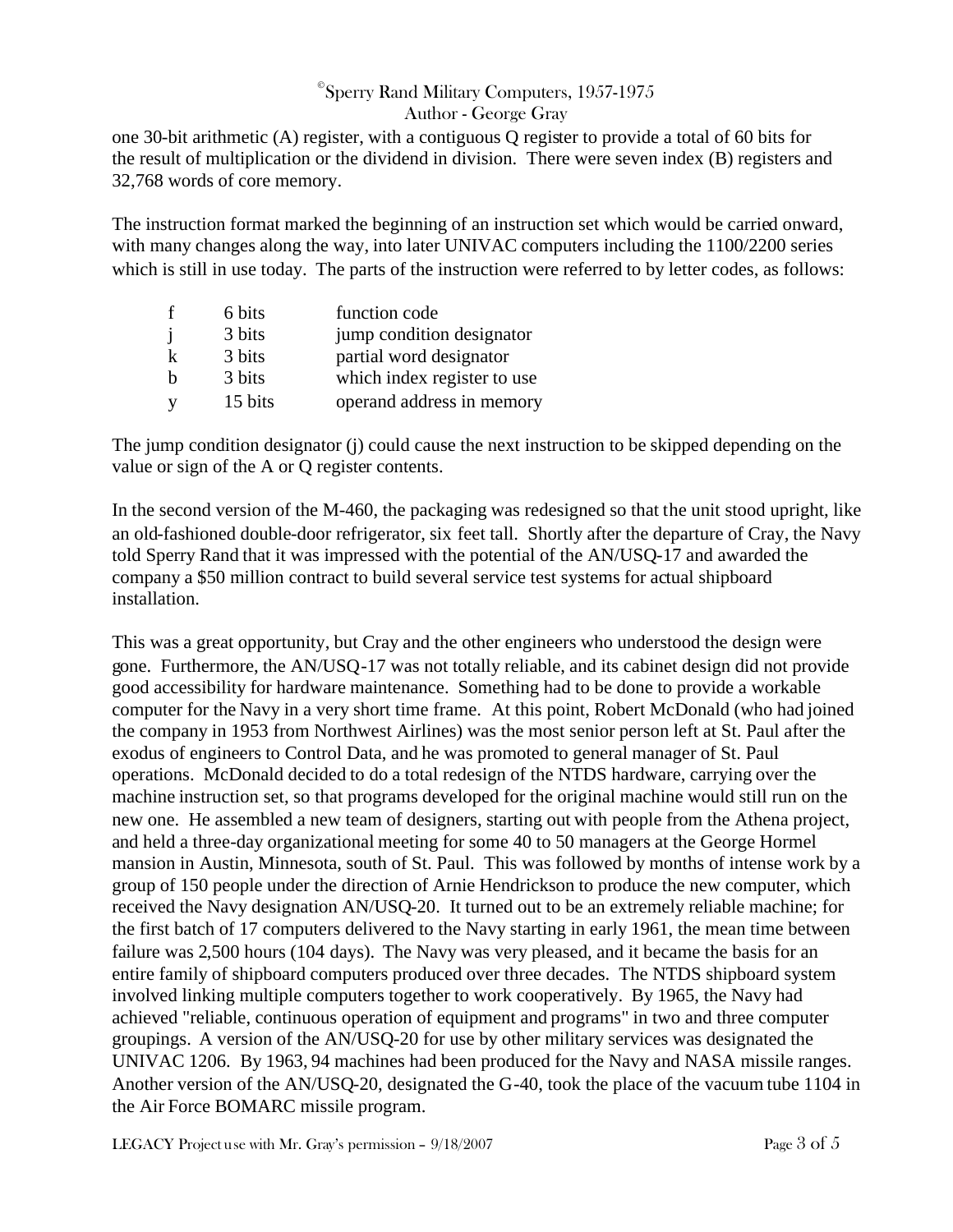$^\circ$ Sperry Rand Military Computers, 1957-1975 Author - George Gray

## *Airborne and Missile Computers*

The Athena was the first in a line of missile guidance computers produced by St. Paul. Work began in 1958 on the Target Intercept computer for the Army's Nike-Zeus interceptor missile, which was intended to shoot down both airplanes and missiles. The Target Intercept retained the Athena's 24 bit word size, however an entirely new instruction set was developed where the length of an instruction increased from 17 bits to 24. Now that core memorywas widely used, the Target Intercept did not have drum memory. There were 10,240 words of read-only memory for program and constants and 2,048 words of read/write memory for variable data storage. The Target Intercept had five magnetic tape drives, occupied 70 square feet, and weighed 5,200 pounds. The design was revised in 1961 to provide more memory (57,344 words of memory in five modules: program, operand, variable, constant, and buffer memory) and the name was changed to GPDC, General Purpose Digital Computer. Ten Target Intercept and GPDC computers were delivered to the Nike Zeus program.

St. Paul went on to develop computers descended from the Athena which were small enough to fit in airplanes. The UNIVAC 1000 and 1020 employed thin film magnetic memory, a technology which Sperry Rand had developed through government funded research. A thin film (4 millionths of an inch thick) of iron-nickel alloy was deposited on small glass plates. This provided very fast access times in the range of 0.67 microseconds, but was very expensive to produce. The UNIVAC 1107, intended for the civilian marketplace, used thin film memory only for its 128-word general register stack. Military computers, where money was less of a concern, used larger amounts of thin film memory. The processor and memory unit of the UNIVAC 1000, sometimes referred to as the ADD 1000 (ADD = airborne digital development), had 6,656 24-bit words of read-only memory for program storage and 256 words of read/write memory for variable data storage. It was very compact, occupying 1.1 cubic feet and weighing just 88 pounds. The UNIVAC 1020 was delivered to the U.S. Navy in 1963 for use in anti-submarine aircraft. It had 13,312 words of program memory and 1,024 of read/write memory.

Once the Minuteman missile was ready for use by the Air Force, the Titan was no longer needed for military purposes, but the improved Titan III was used as a vehicle for launching scientific payloads. The Titan III used the UNIVAC 1824 computer to control launch and booster separation. The 1824 maintained the separation of program from variable data memory and kept the 24-bit data word size of the Athena, but was a completely new design in every other respect. In a departure from most of St. Paul's previous designs, it used twos-complement arithmetic. The 1824 continued the use of thin film memory. The instructions were 16 bits long, comprising a 5-bit operation code, a 2-bit index register designator, a one-bit field to indicate whether the extension (base) register was to be used, and an 8-bit memory address. There were three index registers, 12,288 words of program and constant memory, and 512 words of variable data memory. The 1824 project encountered many difficulties and ran way over the original estimates for time and cost of development. The first computer was finally delivered in 1968.

The Nike Zeus missile did its first intercept over the Pacific Ocean in July 1962, but the system